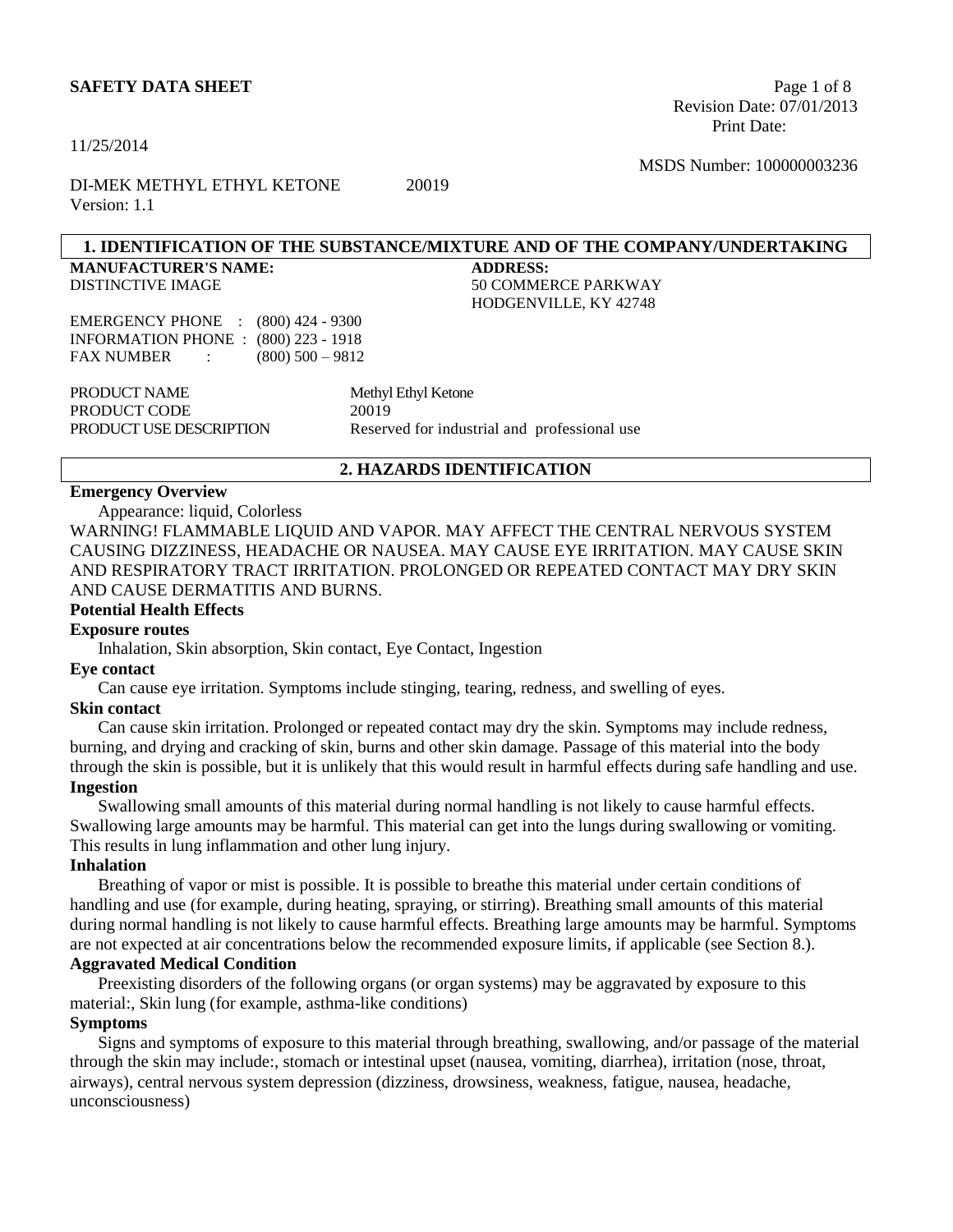11/25/2014

DI-MEK METHYL ETHYL KETONE 20019 Version: 1.1

#### **Target Organs**

Based on animal studies, exposure to methyl ethyl ketone (MEK) increases the onset of peripheral neuropathy caused by exposure to methyl butyl ketone (MBK), and/or n-hexane, and/or ethyl butyl ketone. MEK alone has not been shown to cause peripheral neuropathy. Overexposure to this material (or its components) has been suggested as a cause of the following effects in laboratory animals: mild, reversible liver effects mild, reversible kidney effects

#### **Carcinogenicity**

Based on the available information, this material cannot be classified with regard to carcinogenicity. This material is not listed as a carcinogen by the International Agency for Research on Cancer (IARC), the National Toxicology Program (NTP), or the Occupational Safety and Health Administration (OSHA).

#### **Reproductive hazard**

This material (or a component) has been shown to cause harm to the fetus in laboratory animal studies. Harm to the fetus occurs only at exposure levels that harm the pregnant animal. The relevance of these findings to humans is uncertain.

| 3. COMPOSITION/INFORMATION ON INGREDIENTS |                            |               |  |
|-------------------------------------------|----------------------------|---------------|--|
| <b>Hazardous Components</b>               | CAS-No. / trade secret no. | Concentration |  |
| Methyl ethyl ketone                       | 78-93-3                    | 100%          |  |

#### **4. FIRST AID MEASURES**

#### **General Information**

Move out of dangerous area. Consult a physician. Show this safety data sheet to the doctor in attendance. **Eyes**

If symptoms develop, move individual away from exposure and into fresh air. Flush eyes gently with water while holding eyelids apart. If symptoms persist or there is any visual difficulty, seek medical attention. **Skin**

Remove contaminated clothing. Flush exposed area with large amounts of water. If skin is damaged, seek immediate medical attention. If skin is not damaged and symptoms persist, seek medical attention. Launder clothing before reuse.

#### **Ingestion**

Seek medical attention. If individual is drowsy or unconscious, do not give anything by mouth; place individual on the left side with the head down. Contact a physician, medical facility, or poison control center for advice about whether to induce vomiting. If possible, do not leave individual unattended.

#### **Inhalation**

If symptoms develop, move individual away from exposure and into fresh air. If symptoms persist, seek medical attention. If breathing is difficult, administer oxygen. Keep person warm and quiet; seek immediate medical attention.

#### **Notes to physician**

**Hazards:** No information available.

**Treatment:** No information available.

#### **5. FIREFIGHTING MEASURES**

 Revision Date: 07/01/2013 Print Date: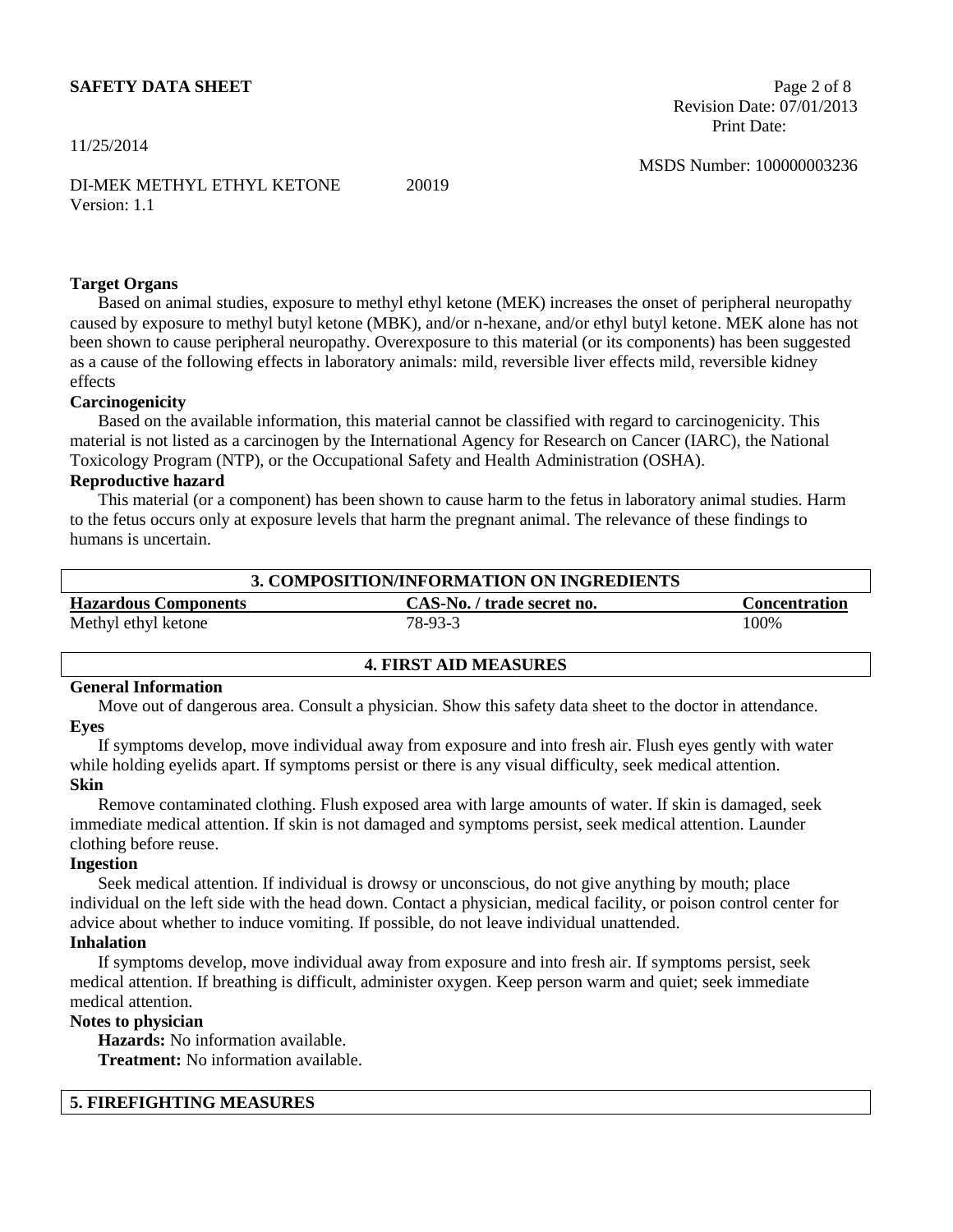#### **SAFETY DATA SHEET** Page 3 of 8

#### 11/25/2014

#### DI-MEK METHYL ETHYL KETONE 20019 Version: 1.1

#### **Suitable extinguishing media**

Regular foam (such as AFFF), Agents approved for class B hazards or water fog., Carbon dioxide (CO2), Dry chemical

#### **Hazardous combustion products**

May form:, carbon dioxide and carbon monoxide

#### **Precautions for fire-fighting**

Material is volatile and readily gives off vapors which may travel along the ground or be moved by ventilation and ignited by pilot lights, flames, sparks, heaters, smoking, electric motors, static discharge or other ignition sources at locations near the material handling point. Never use welding or cutting torch on or near drum (even empty) because product (even just residue) can ignite explosively. Wear full firefighting turn-out gear (full Bunker gear), and respiratory protection (SCBA). Water may be ineffective for extinguishment unless used under favorable conditions by experienced fire fighters. Use water spray to cool fire exposed containers and structures until fire is out if it can be done with minimal risk. Avoid spreading burning material with water used for cooling purposes.

#### **NFPA Flammable and Combustible Liquids Classification**

Flammable Liquid Class IB

#### **6. ACCIDENTAL RELEASE MEASURES**

#### **Personal precautions**

For personal protection see section 8. Persons not wearing protective equipment should be excluded from area of spill until clean-up has been completed. Ensure adequate ventilation. Eliminate all ignition sources (flares, flames including pilot lights, electrical sparks). Persons not wearing protective equipment should be excluded from area of spill until clean-up has been completed. Stop spill at source. Prevent from entering drains, sewers, streams or other bodies of water. Prevent from spreading. If runoff occurs, notify authorities as required. Pump or vacuum transfer spilled product to clean containers for recovery. Absorb unrecoverable product. Transfer contaminated absorbent, soil and other materials to containers for disposal. Pay attention to the spreading of gases especially at ground level (heavier than air) and to the direction of the wind.

#### **Environmental precautions**

Prevent spreading over a wide area (e.g. by containment or oil barriers). Do not let product enter drains. Do not flush into surface water or sanitary sewer system. Local authorities should be advised if significant spillages cannot be contained. Prevent run-off to sewers, streams or other bodies of water. If run-off occurs, notify proper authorities as required, that a spill has occurred.

### **Methods for cleaning up**

Contain spillage, and then collect with non-combustible absorbent material, (e.g. sand, earth, diatomaceous earth, vermiculite) and place in container for disposal according to local / national regulations (see section 13). **Other information**

#### Comply with all applicable federal, state, and local regulations. Suppress (knock down) gases/vapors/mists with a water spray jet.

#### **7. HANDLING AND STORAGE**

#### **Handling**

Containers of this material may be hazardous when emptied. Since emptied containers retain product residues (vapor, liquid, and/or solid), all hazard precautions given in the data sheet must be observed. Static ignition hazard

 Revision Date: 07/01/2013 Print Date: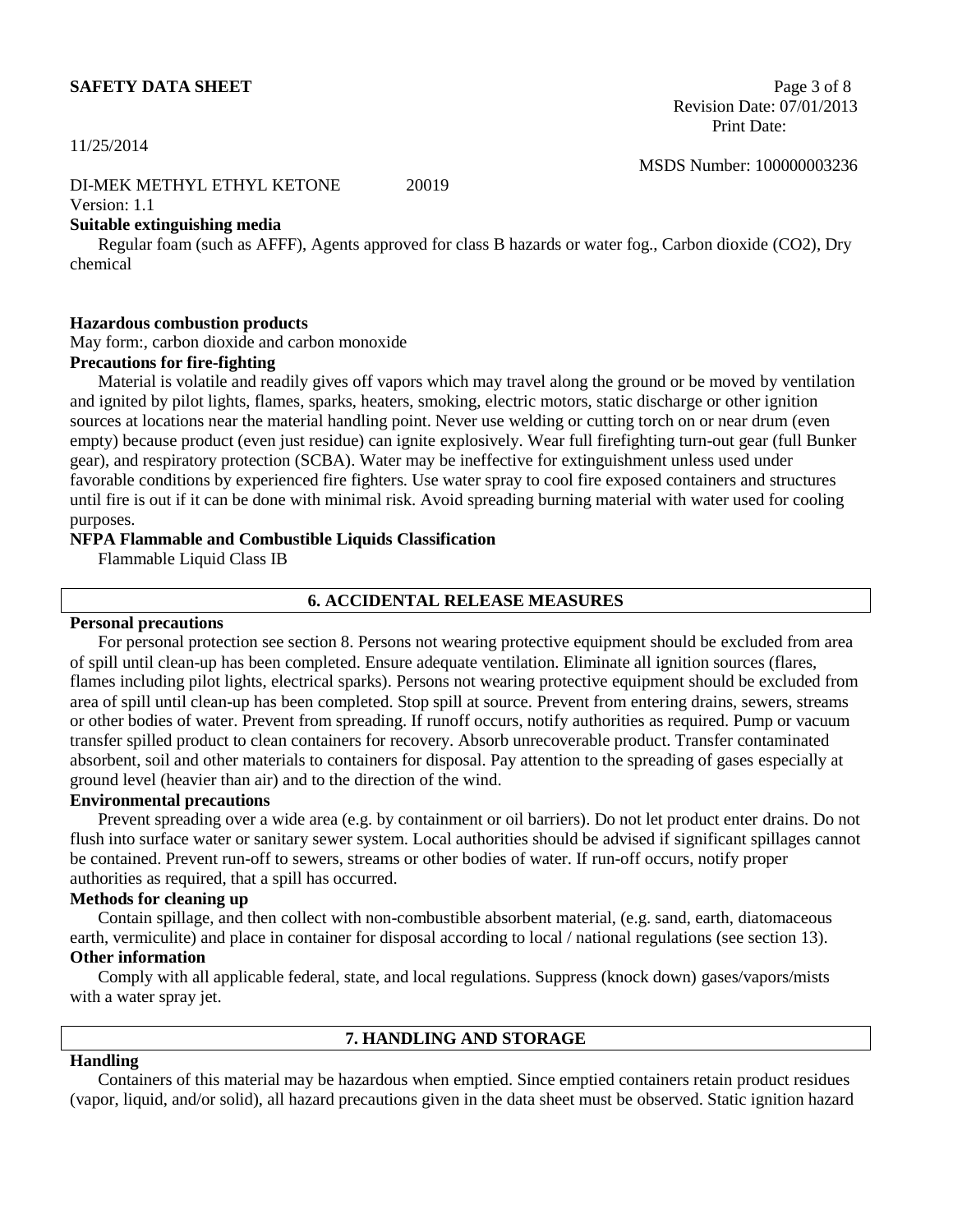#### **SAFETY DATA SHEET** Page 4 of 8

#### 11/25/2014

#### DI-MEK METHYL ETHYL KETONE 20019

Version: 1.1

can result from handling and use. Electrically bond and ground all containers, personnel and equipment before transfer or use of material. Special precautions may be necessary to dissipate static electricity for non-conductive containers. Use proper bonding and grounding during product transfer as described in National Fire Protection Association document NFPA 77. Warning. Sudden release of hot organic chemical vapors or mists from process equipment operating at elevated temperature and pressure, or sudden ingress of air into vacuum equipment, may

result in ignitions without the presence of obvious ignition sources. Published "autoignition" or "ignition" temperature values cannot be treated as safe operating temperatures in chemical processes without analysis of the actual process conditions. Any use of this product in elevated temperature processes should be thoroughly evaluated to establish and maintain safe operating conditions.

#### **Storage**

Store in a cool, dry, ventilated area, away from incompatible substances. Do not store near extreme heat, open flame, or sources of ignition.

**8. EXPOSURE CONTROLS/PERSONAL PROTECTION**

| <b>Exposure Guidelines</b> |                               |                                                                                   |
|----------------------------|-------------------------------|-----------------------------------------------------------------------------------|
| <b>Methyl ethyl ketone</b> |                               | 78-93-3                                                                           |
| <b>ACGIH</b>               | 8-hour, time-weighted average | $200$ ppm                                                                         |
| <b>ACGIH</b>               | Short-term exposure limit     | $300$ ppm                                                                         |
| <b>NIOSH</b>               | Time-weighted average         | 200 ppm concentration for up to a 10-hour work day<br>during a 40-hour work week  |
| <b>NIOSH</b>               | Time-weighted average         | 590 mg/m3 concentration for up to a 10-hour work day<br>during a 40-hour workweek |
| <b>NIOSH</b>               | STEL - 15-minute TWA          | 300 ppm exposure that should not be exceeded at any<br>time during a work day     |
| <b>NIOSH</b>               | STEL - 15-minute TWA          | 885 mg/m3 exposure that should not be exceeded at any<br>time during a work day   |
| <b>OSHA</b>                | 8-hour time weighted average  | $200$ ppm                                                                         |
| <b>OSHA</b>                | 8-hour time weighted average  | $590 \text{ mg/m}$                                                                |
| <b>OSHA</b>                | 8-hour time weighted average  | $200$ ppm                                                                         |
| OSHA                       | 8-hour time weighted average  | $590 \text{ mg/m}$                                                                |
| <b>OSHA</b>                | Short-term exposure limit     | $300$ ppm                                                                         |
| <b>OSHA</b>                | Short-term exposure limit     | $885 \text{ mg/m}$                                                                |

#### **General advice**

These recommendations provide general guidance for handling this product. Personal protective equipment should be selected for individual applications and should consider factors which affect exposure potential, such as handling practices, chemical concentrations and ventilation. It is ultimately the responsibility of the employer to follow regulatory guidelines established by local authorities.

#### **Exposure controls**

Provide sufficient mechanical (general and/or local exhaust) ventilation to maintain exposure below exposure guidelines (if applicable) or below levels that cause known, suspected or apparent adverse effects.

#### **Eye protection**

Chemical splash goggles in compliance with OSHA regulations are advised; however, OSHA regulations also permit other type safety glasses. Consult your safety representative.

## Revision Date: 07/01/2013 Print Date: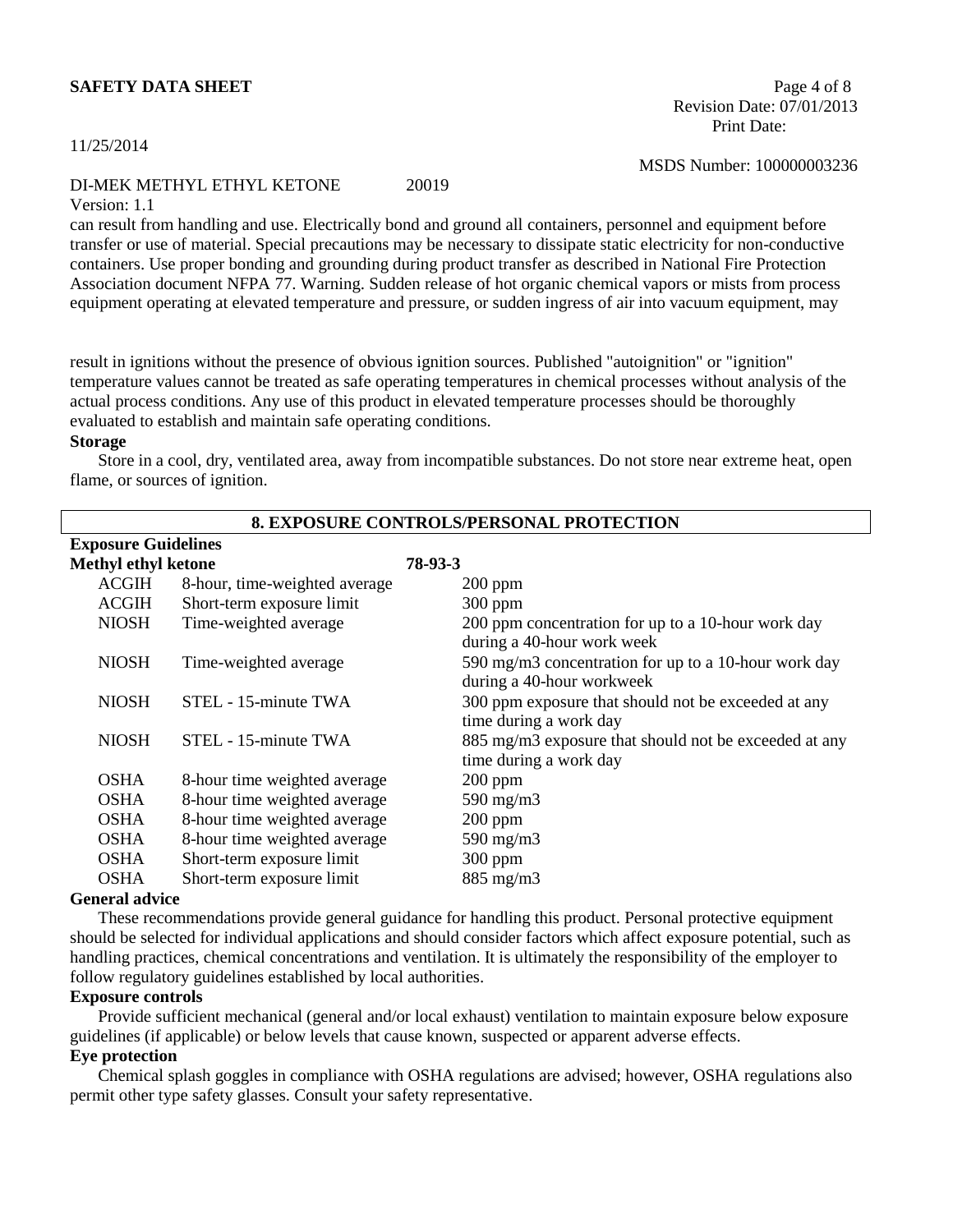#### **SAFETY DATA SHEET** Page 5 of 8

#### 11/25/2014

#### DI-MEK METHYL ETHYL KETONE 20019 Version: 1.1

#### **Skin and body protection**

Wear normal work clothing including long pants, long-sleeved shirts and foot covering to prevent direct contact of the product with the skin. Launder clothing before reuse. If skin irritation develops, contact your facility health and safety professional or your local safety equipment supplier to determine the proper personal protective equipment for your use. Wear resistant gloves (consult your safety equipment supplier). Discard gloves that show tears, pinholes, or signs of wear.

To prevent repeated or prolonged skin contact, wear impervious clothing and boots.

#### **Respiratory protection**

If workplace exposure limit(s) of product is exceeded (see exposure guidelines), a NIOSH approved airpurifying particulate/organic vapor/acid gas combination cartridge is recommended in the absence of proper environmental controls or when there is a potential for dust/vapor inhalation.

| 9. PHYSICAL AND CHEMICAL PROPERTIES         |                                                              |  |
|---------------------------------------------|--------------------------------------------------------------|--|
| <b>Physical state</b>                       | liquid                                                       |  |
| <b>Color</b>                                | Clear / Colorless                                            |  |
| Odor                                        | characteristic, pleasant, acetone-like                       |  |
| Boiling point/boiling range                 | 175.26 °F / 79.59 °C                                         |  |
| <b>Melting point/range</b>                  | -123.95 °F / -86.64 °C                                       |  |
| <b>Flash point</b>                          | (Approximate) $18 \text{°F}$ / -8 $\text{°C}$ Tag closed cup |  |
| <b>Evaporation rate</b>                     | 5.70 n-Butyl Acetate                                         |  |
| Lower explosion limit/Upper explosion limit | $1.4\%$ (V) / 11.5 %(V)                                      |  |
| Vapor pressure                              | 91.000 mmHg @ 77 °F / 25 °C                                  |  |
| <b>Relative vapor density</b>               | $2.41$ AIR=1                                                 |  |
| <b>Density</b>                              | 0.806 g/cm3 @ 68.00 $\degree$ F / 20.00 $\degree$ C          |  |
| Solubility(ies)                             | Acetone soluble Alcohol soluble Benzene soluble              |  |
|                                             | Ether soluble                                                |  |
| log Pow                                     | 0.29                                                         |  |
| <b>Auto-ignition temperature</b>            | 959 °F / 515 °C                                              |  |
| Viscosity, dynamic                          | 0.41 mPa.s @ 20 $^{\circ}$ C                                 |  |

### **10. STABILITY AND REACTIVITY**

#### **Stability**

Stable.

**Conditions to avoid**

Heat, flames and sparks.

### **Incompatible products**

Copper, Copper alloys, strong alkalis, strong mineral acids, Amines, hydrogen peroxide, Halogenated compounds, isocyanates, Caustics, ammonia, strong oxidizers, nitric acid, amines [Note: Polymerization may occur at elevated temperatures, such as in fire conditions.], Chloroform

#### **Hazardous decomposition products**

May form:, carbon dioxide and carbon monoxide

#### **Hazardous reactions**

Product will not undergo hazardous polymerization. Product will not undergo hazardous polymerization.

 Revision Date: 07/01/2013 Print Date: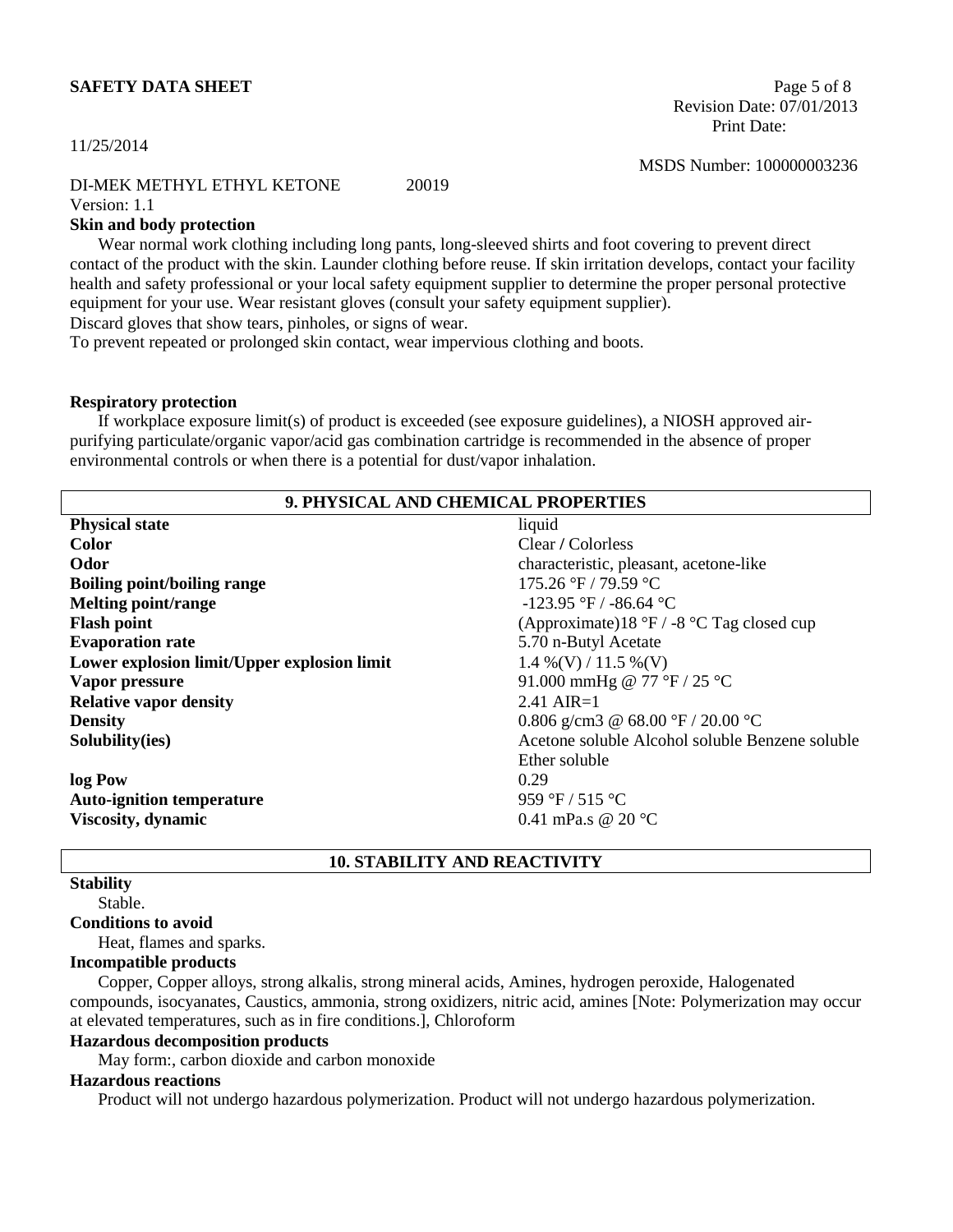11/25/2014

DI-MEK METHYL ETHYL KETONE 20019 Version: 1.1

| <b>11. TOXICOLOGICAL INFORMATION</b>            |                                                    |  |  |
|-------------------------------------------------|----------------------------------------------------|--|--|
| <b>Acute oral toxicity</b>                      |                                                    |  |  |
| Acute oral toxicity -Product                    | : no data available                                |  |  |
| Acute oral toxicity - Components                |                                                    |  |  |
| Methyl ethyl ketone                             | : LD50: 2,737 mg/kg Species: rat                   |  |  |
| <b>Acute inhalation toxicity</b>                |                                                    |  |  |
| Acute inhalation toxicity --Product             | : no data available                                |  |  |
| Acute inhalation toxicity - Components          |                                                    |  |  |
| Methyl ethyl ketone                             | : LC50: 320 mg/l Exposure time: 4 h Species: mouse |  |  |
|                                                 |                                                    |  |  |
| <b>Acute dermal toxicity</b>                    |                                                    |  |  |
| Acute dermal toxicity --Product                 | : no data available                                |  |  |
| Acute dermal toxicity - Components              |                                                    |  |  |
| Methyl ethyl ketone                             | : LD50: $6,480$ mg/kg Species: rabbit              |  |  |
| Acute toxicity (other routes of administration) |                                                    |  |  |
| Acute toxicity (other routes of administration) | : no data available                                |  |  |
|                                                 |                                                    |  |  |

# **12. ECOLOGICAL INFORMATION**

| <b>Biodegradability</b>                                          |                                                                                         |  |
|------------------------------------------------------------------|-----------------------------------------------------------------------------------------|--|
| Biodegradability - Product                                       | : no data available                                                                     |  |
| Biodegradability - Components                                    |                                                                                         |  |
| Methyl ethyl ketone                                              | : 98 % Test substance: Methyl ethyl Ketone<br>Remarks: Readily biodegradable            |  |
| <b>Bioaccumulation</b>                                           |                                                                                         |  |
| Bioaccumulation - Product                                        | : no data available                                                                     |  |
| <b>Ecotoxicity effects</b>                                       |                                                                                         |  |
| <b>Toxicity to fish</b>                                          |                                                                                         |  |
| Toxicity to fish - Product : no data available                   |                                                                                         |  |
| Toxicity to fish - Components                                    |                                                                                         |  |
| Methyl ethyl ketone                                              | : LC50: 2,993 mg/l Exposure time: 96 h<br>Species: Pimephales promelas (fathead minnow) |  |
|                                                                  | Test substance: methyl ethyl ketone                                                     |  |
|                                                                  | Method: Static                                                                          |  |
| Toxicity to daphnia and other aquatic invertebrates              |                                                                                         |  |
| Toxicity to daphnia and other aquatic invertebrates- Product     | : no data available                                                                     |  |
| Toxicity to daphnia and other aquatic invertebrates - Components |                                                                                         |  |
| Methyl ethyl ketone                                              | : EC50: 308 mg/l<br>Exposure time: 48 h                                                 |  |
|                                                                  | Species: Daphnia magna (Water flea)                                                     |  |
|                                                                  | Test substance: methyl ethyl ketone                                                     |  |
|                                                                  | Method: Static                                                                          |  |
|                                                                  | Test Type: Immobilization                                                               |  |
| <b>Toxicity to algae</b>                                         |                                                                                         |  |
| Toxicity to algae - Product<br>Toxicity to algae - Components    | : no data available                                                                     |  |

 Revision Date: 07/01/2013 Print Date:

MSDS Number: 100000003236

**SAFETY DATA SHEET** Page 6 of 8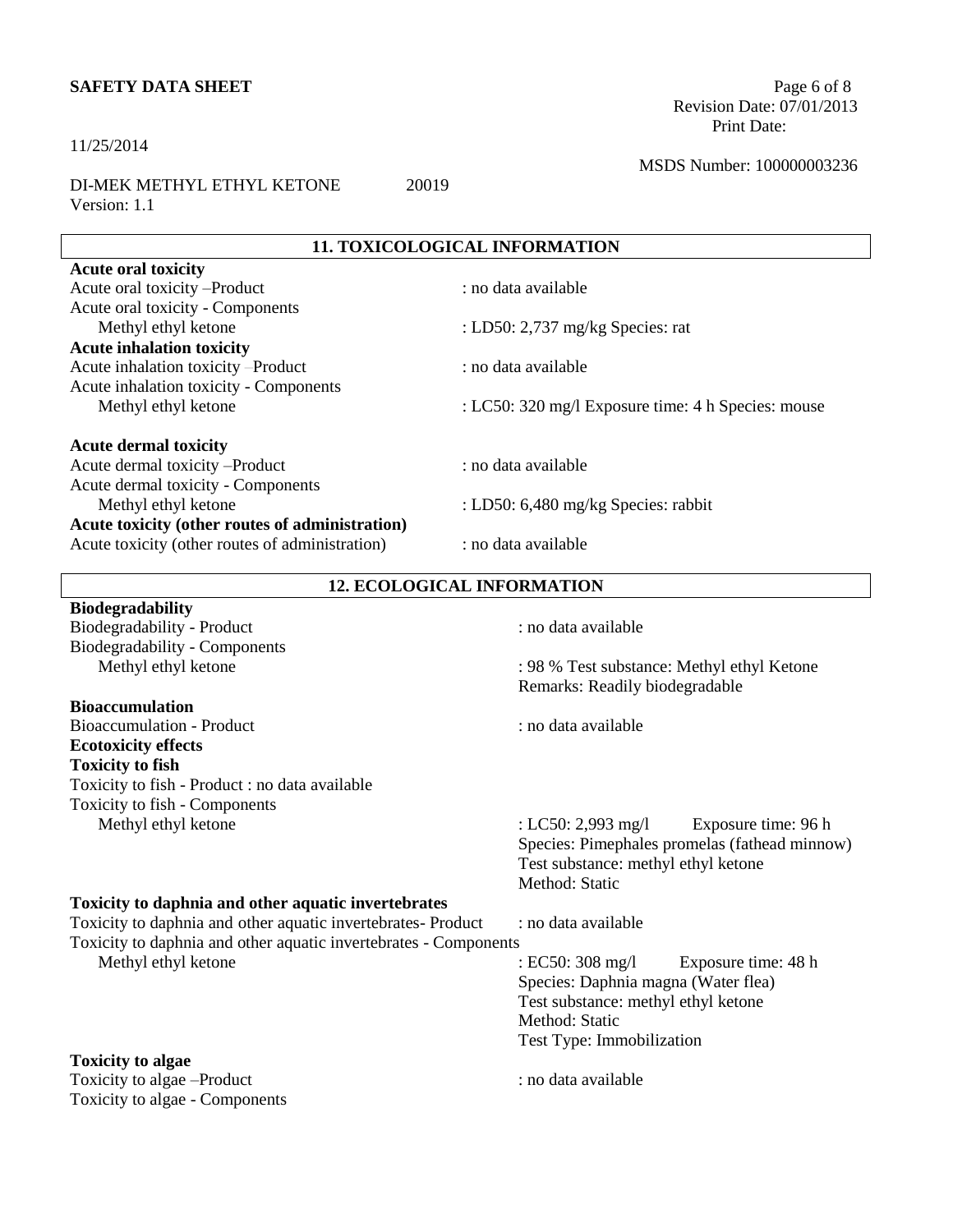### **SAFETY DATA SHEET** Page 7 of 8

11/25/2014

DI-MEK METHYL ETHYL KETONE 20019 Version: 1.1 Methyl ethyl ketone : EC50: 2,029 mg/l Exposure time: 96 h

 Revision Date: 07/01/2013 Print Date:

MSDS Number: 100000003236

Species: Pseudokirchneriella subcapitata (green algae) Test substance: methyl ethyl ketone Method: Static

#### **Toxicity to bacteria**

Toxicity to bacteria –Product : no data available : no data available

#### **13. DISPOSAL CONSIDERATIONS**

**Waste disposal methods**

Dispose of in accordance with all applicable local, state and federal regulations.

### **14. TRANSPORT INFORMATION**

| <b>REGULATION</b>                                                           |                                     |                |                   |                |                  |
|-----------------------------------------------------------------------------|-------------------------------------|----------------|-------------------|----------------|------------------|
| ID                                                                          | PROPER SHIPPING                     | *HAZARD        | <b>SUBSIDIARY</b> | <b>PACKING</b> | <b>MARINE</b>    |
| <b>NUMBER</b>                                                               |                                     | <b>CLASS</b>   | <b>HAZARDS</b>    | <b>GROUP</b>   | <b>POLLUTANT</b> |
|                                                                             |                                     |                |                   |                | / LTD. QTY.      |
| <b>U.S. DOT - ROAD</b>                                                      |                                     |                |                   |                |                  |
| <b>UN 1193</b>                                                              | Methyl ethyl ketone                 | 3              |                   | $\mathbf{I}$   |                  |
| <b>U.S. DOT - RAIL</b>                                                      |                                     |                |                   |                |                  |
| <b>UN 1193</b>                                                              | Methyl ethyl ketone                 | 3              |                   | $\mathbf{I}$   |                  |
| <b>U.S. DOT - INLAND WATERWAYS</b>                                          |                                     |                |                   |                |                  |
| <b>UN 1193</b>                                                              | Methyl ethyl ketone                 | 3              |                   | $\mathbf{I}$   |                  |
|                                                                             | <b>TRANSPORT CANADA - ROAD</b>      |                |                   |                |                  |
| <b>UN 1193</b>                                                              | Methyl ethyl ketone                 | $\overline{3}$ |                   | $\mathbf{I}$   |                  |
|                                                                             | <b>TRANSPORT CANADA - RAIL</b>      |                |                   |                |                  |
| <b>UN 1193</b>                                                              | Methyl ethyl ketone                 | $\overline{3}$ |                   | $\mathbf{I}$   |                  |
|                                                                             | TRANSPORT CANADA - INLAND WATERWAYS |                |                   |                |                  |
| <b>UN 1193</b>                                                              | Methyl ethyl ketone                 | 3              |                   | $\mathbf{I}$   |                  |
| <b>INTERNATIONAL MARITIME DANGEROUS GOODS</b>                               |                                     |                |                   |                |                  |
| <b>UN 1193</b>                                                              | Methyl ethyl ketone                 | 3              |                   | $\mathbf{I}$   |                  |
| <b>INTERNATIONAL AIR TRANSPORT ASSOCIATION - CARGO</b>                      |                                     |                |                   |                |                  |
| <b>UN 1193</b>                                                              | Methyl ethyl ketone                 | 3              |                   | $\mathbf{I}$   |                  |
| <b>INTERNATIONAL AIR TRANSPORT ASSOCIATION - PASSENGER</b>                  |                                     |                |                   |                |                  |
| <b>UN 1193</b>                                                              | Methyl ethyl ketone                 | 3              |                   | $\mathbf{I}$   |                  |
| <b>MEXICAN REGULATION FOR THE LAND TRANSPORT OF HAZARDOUS MATERIALS AND</b> |                                     |                |                   |                |                  |
| <b>WASTES</b>                                                               |                                     |                |                   |                |                  |
| <b>UN 1193</b>                                                              | <b>ETILMETILCETONA</b>              | 3              |                   | $\mathbf{I}$   |                  |
| *ORM = ORM-D, CBL = COMBUSTIBLE LIQUID                                      |                                     |                |                   |                |                  |